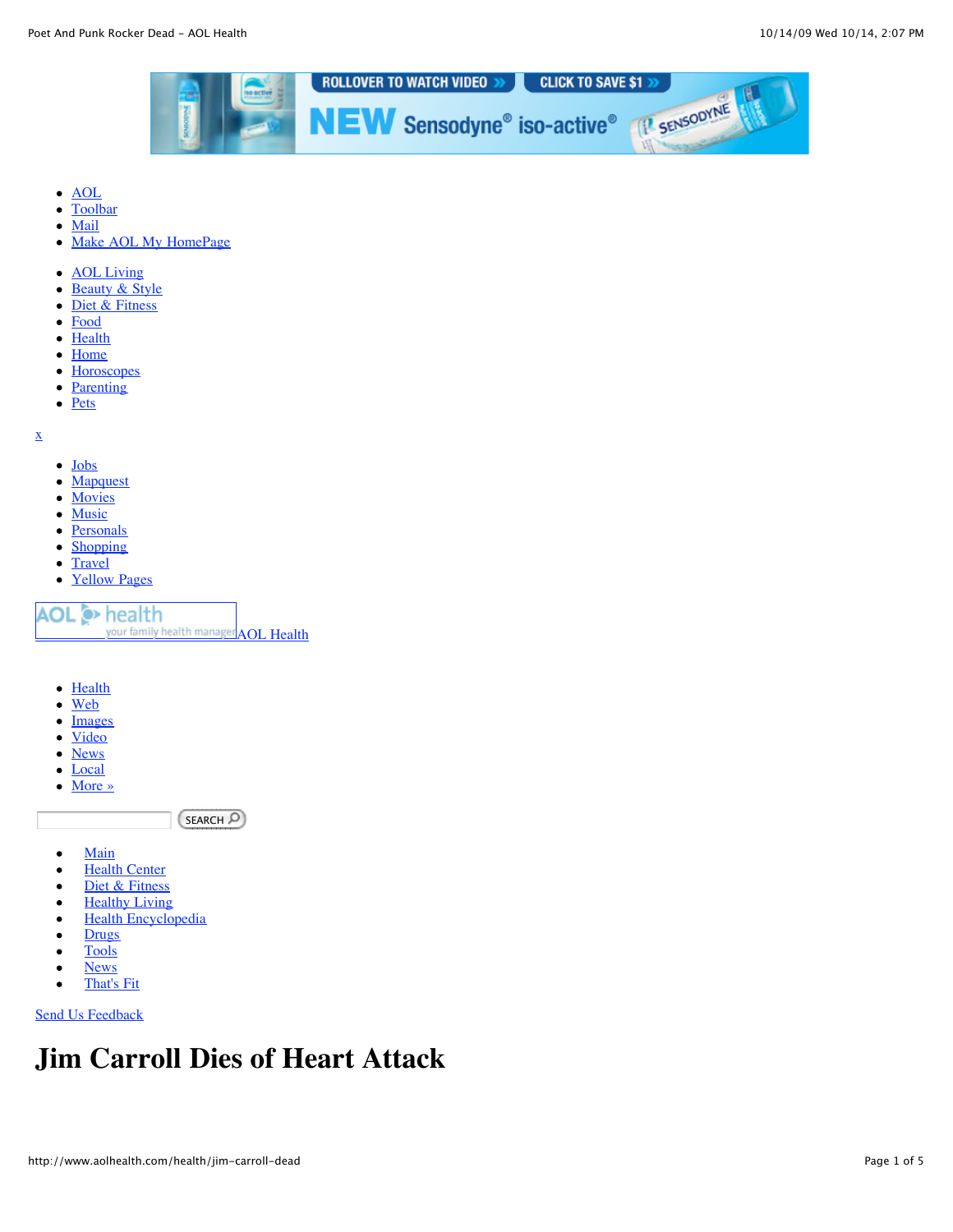- **[Your Health](http://aolhealth.com/health)**
- [Men's Health](http://aolhealth.com/health/mens-health)
- $\bullet$ [Women's Health](http://aolhealth.com/health/womens-health)
- [Children's Health](http://aolhealth.com/health/child-health)  $\bullet$
- [Young Adult Health](http://aolhealth.com/health/young-adult)  $\bullet$
- [Senior Health](http://aolhealth.com/health/senior-health)  $\bullet$
- [Caregiver Support](http://aolhealth.com/health/caregiver-support)
- **[Diseases & Conditions](http://aolhealth.com/condition-center)**
- **[Symptom Checker](http://aolhealth.com/symptom-checker)**
- **[News](http://news.aol.com/health)**
- **[Health & Diet Videos](http://aolhealth.com/video)**
- **Top Conditions**
- **[Arthritis](http://www.aolhealth.com/condition-center/arthritis)**  $\bullet$
- [Asthma](http://www.aolhealth.com/condition-center/asthma)
- [Breast Cancer](http://www.aolhealth.com/condition-center/breast-cancer)  $\bullet$
- **[Diabetes](http://www.aolhealth.com/condition-center/diabetes)**  $\bullet$
- [Heart Disease](http://www.aolhealth.com/condition-center/heart-disease)  $\bullet$
- [See All Conditions](http://www.aolhealth.com/condition-center)

# **Search AOL Health**



### **Punk Rock Poet Jim Carroll Dies at 60**



Sara D.Davis, AP

### By [Mary Beth Sammons](http://www.aolhealth.com/bio/mary-beth-sammons)

Jim Carroll, 60, the poet and punk rocker whose autobiography "The Basketball Diaries" depicted a chaotic life shaped by drug abuse, died September 11, 2009 of a [heart attack](http://www.aolhealth.com/heart-disease/learn-about-it/dealing-with-a-heart-attack) in his Manhattan home. He passed away while at his desk working, according to Cassie Carter, friend and Web master for his Web site [www.Catholicboy.com.](http://catholicboy.com/)

Known for his deeply personal lyrics that combined his poetic sensibility and rock 'n' roll, Carroll led a double life -- as a [drug addict](http://www.aolhealth.com/symptom/alcohol-and-drug-problems/topic-overview) and influential leader in the burgeoning rock scene in the 1970's. However, it was "The Basketball Diaries" that brought him his widest audience. In 1995, the autobiography was made into a movie starring Leonardo DiCaprio. The movie portrayed a tormented Carroll as a slave to his addictions, which started in his teens while he was a basketball star at Trinity High School, an elite private high school in Manhattan. The son of a bar owner, Carroll attended the school on a basketball scholarship -- and at the same time was hooked on heroin.

Though observers say Carroll appeared increasingly frail in the last two decades and continually sought treatment for drug addiction, it is unclear whether his addiction played a part in his death.

Heart attacks happen when blood flow to the heart is blocked, and usually occurs because fatty deposits called [plaque](http://www.aolhealth.com/heart-disease/learn-about-it/what-is-heart-disease/the-coronary-cascade) have built up inside the coronary arteries, which supply blood flow to the heart. Each coronary artery supplies blood to a specific part of the heart's muscular wall, so a blocked artery causes pain and malfunction in the area it supplies. Depending on the location and degree of heart muscle involved, this malfunction can seriously interfere with the heart's ability to pump blood.

[High cholesterol](http://www.aolhealth.com/health/%E2%80%9Dhttp://www.aolhealth.com/tools/cholesterol-quiz%22), [high blood pressure](http://www.aolhealth.com/conditions/high-blood-pressure-hypertension), and [smoking](http://www.aolhealth.com/condition-center/smoking-cessation) damage can damage arteries and contribute to plaque buildup and triggers may include intense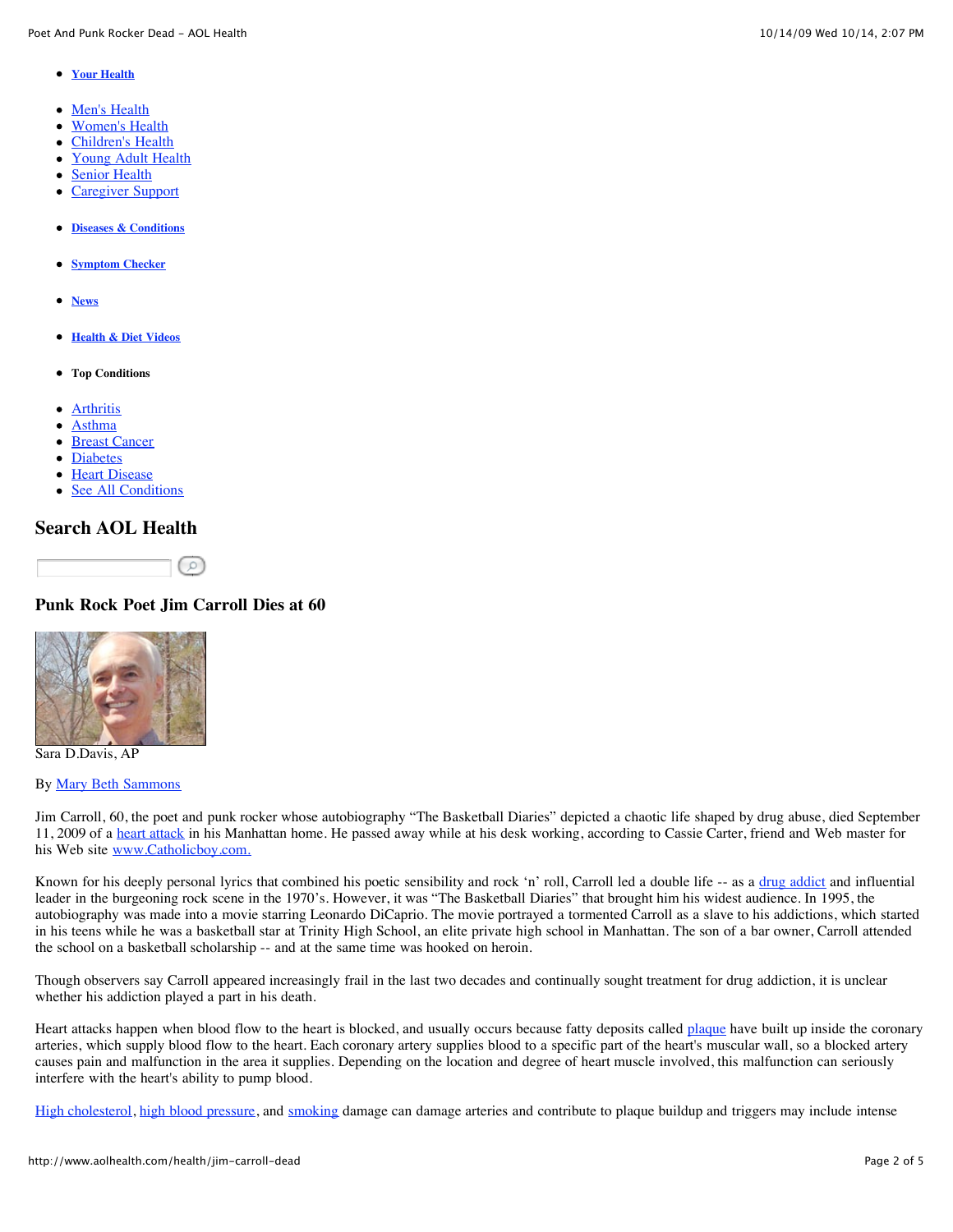exercise, strong emotion and drug use (such as stimulants like cocaine or [methadone\)](http://www.aolhealth.com/drugs/methadone-for-alcohol-and-drug-abuse).

The most common symptom of a heart attack is severe chest pain. Many people describe the pain as discomfort, pressure, squeezing or heaviness in the chest. The pain may spread down the left shoulder and arm to other areas of the body, such as the back, jaw, neck or right arm. Pain in the upper belly, often mistaken for [heartburn,](http://www.aolhealth.com/condition-center/digestive-disorders/heartburn) is also a common sign. Sweating, [nausea and vomiting](http://www.aolhealth.com/symptom-checker/vomiting-or-nausea-in-children), difficulty breathing as well as feelings of weakness, exhaustion and dizziness are also symptoms. Experts say quick treatment can save a person's life and recommend calling 911 immediately if you are experiencing any symptoms of a heart attack. After you call for help, take one regular-strength aspirin, which keeps **[blood from clotting](http://www.aolhealth.com/conditions/a-better-way-to-prevent-blood-clots)**, and may help you survive a heart attack.

| <b>Health Status of Your Favorite Stars</b> |           |
|---------------------------------------------|-----------|
|                                             |           |
|                                             |           |
|                                             |           |
|                                             |           |
|                                             |           |
|                                             |           |
|                                             |           |
|                                             |           |
| Rob Loud, Getty Images                      | 42 photos |
| Ethan Zohn, 2009                            |           |

"Survivor: Africa" winner Zohn was diagnosed with stage two Hodgkin's disease, a cancer of the lymph tissue found in the lymph nodes, spleen, liver and bone marrow, on April 30. He told "People," "This is the ultimate

**(Note: Please disable your pop-up blocker)**

[Read and Post Comments](http://www.aolhealth.com/health/jim-carroll-dead#addNewCmmnt) | [More on AOL Health](http://www.aolhealth.com/)

### **Recent Comments**

[Post Your Own](http://www.aolhealth.com/health/jim-carroll-dead#addNewCmmnt) [Turn Off Comments](javascript:void(0);)

- $\text{sf}$  1 1 - 1 of 1
- $m$ ents 1 comments

No Icon

jioledsad 07:11:22 AM Oct 12 2009

# **[Report This!](mailto:AIMPagesSpinner@aol.com?subject=News%20Comments%20Complaint:%20http://www.aolhealth.com/health/jim-carroll-dead&body=URL:%20http://www.aolhealth.com/health/jim-carroll-dead%0A%0ACommentId:%20urn:x-aol:oid:mddn:f9389806-b71f-11de-be4b-6be5654ecbf9%0A%0ADate/Time%20of%20Report:%20Oct%2014,%202009%2014:05:52%0A%0AComments:%20)**

 $B_{\text{back}}$  it out  $B_{\text{cond}}$  (begins as  $B_{\text{cond}}$  ). hey,all Check it out!!GoogleSearch\_\_\_www.Millionaire4Me.com\_\_\_This is a place where you have the opportunity dreaming about dating a<br>millionaire and make it truel u don't have to be a millionaire but u can meet one. I thou millionaire and make it true! u don't have to be a millionaire.but u can meet one. I thought everyone needed to meet some miracle after all the terrible<br>etyff in the navy and the esenemy stuff in the news and the economy.

 $\epsilon$ f 1  $t_1$  the salivary gland are benign and about 70% to 80% to 80% to 80% to 80% to 80% to 80% to 80% to 80% to 80% to 80% to 80% to 80% to 80% to 80% to 80% to 80% to 80% to 80% to 80% to 80% to 80% to 80% to 80% to 80% to  $\overline{\phantom{a}}$ 1 - 1 of 1 1 comments

# **Add your own Comments**

Bryan Bedder, Getty Images

| Type your own comment |  |
|-----------------------|--|
| here                  |  |
| Clear                 |  |
| Add                   |  |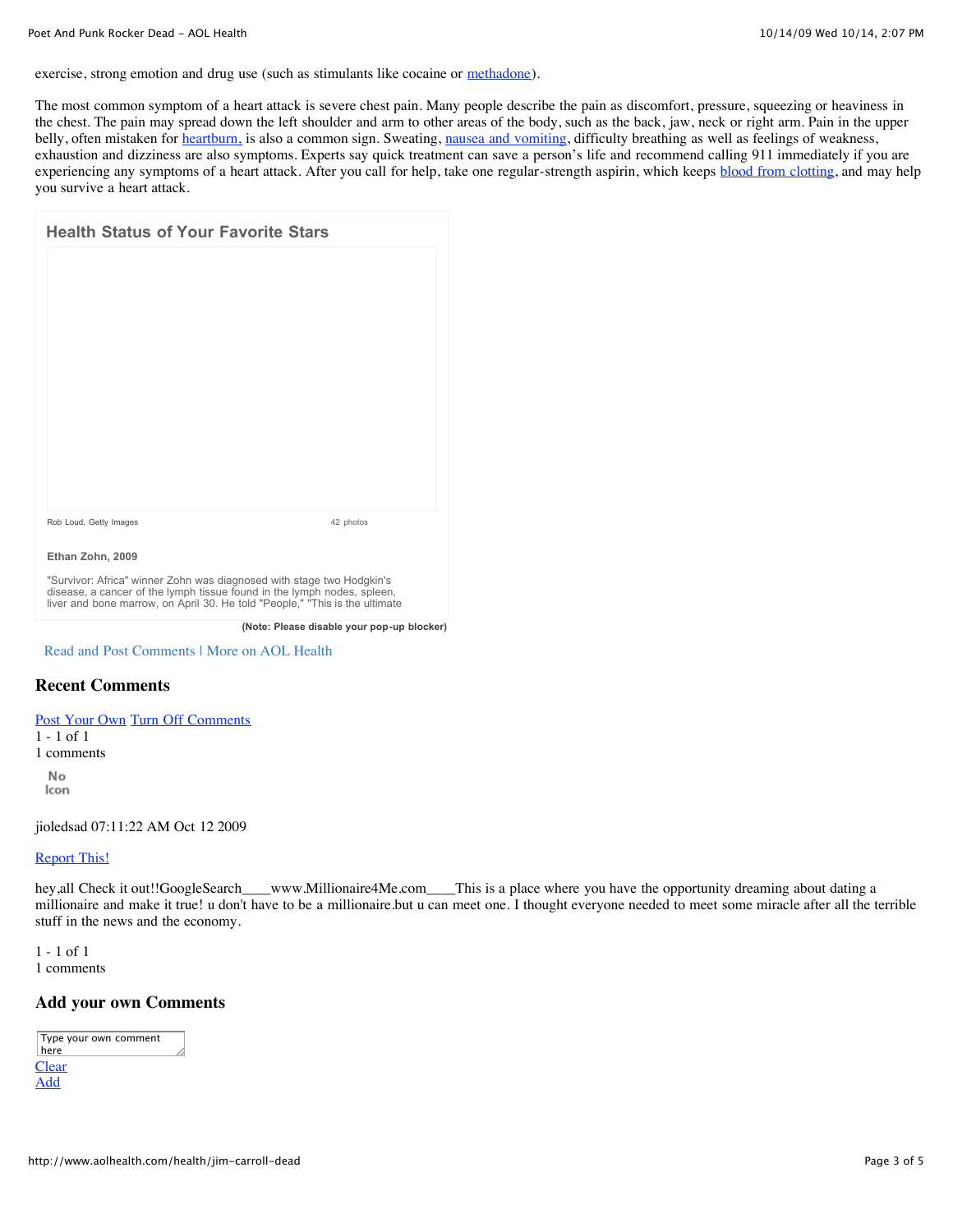#### **Sponsored Links**

**[SECRET: White Teeth Trick](javascript:void(0);)** [Mom's Whitening Method Exposed. The Results WILL](javascript:void(0);) Shock You. [www.consumertipsweekly.net](javascript:void(0);)

**[Acai Berry Diet EXPOSED \(Official Report\)](javascript:void(0);)**

[Looking to Lose Weight? Read This Warning Before](javascript:void(0);) Buying! [News18TV.com](javascript:void(0);)

**["KILLER White Teeth"](javascript:void(0);)** [The Teeth Whitening Secret That Dentists DON'T Want](javascript:void(0);) You to Know! [www.MomsWhiteningSecret.com](javascript:void(0);)

**[Buy a link here](http://aolbody.adsonar.com/admin/advertisers/indexPl.jsp)** 

Search

### **Quick Links**

- [Diet Plans](http://www.aolhealth.com/diet)
- [Drug Interaction Checker](http://drugchecker.aol.com/)
- [Lose Belly Fat](http://www.aolhealth.com/fitness/basics/lose-belly-fat)
- [Flat Belly Diet](http://www.aolhealth.com/diet/basics/flat-belly-diet-success)
- [Lose Weight Fast](http://www.aolhealth.com/diet/basics/lose-weight-fast)
- [Low Calorie Snacks](http://www.aolhealth.com/diet/basics/low-calorie-snacks)
- [High Fiber Foods](http://www.aolhealth.com/diet/basics/fiber-foods)
- [Lose Water Weight](http://www.aolhealth.com/diet/weight-loss-program/lose-water-weight)
- [Health Tools](http://www.aolhealth.com/tools-and-resources)
- [Mediterraean Diet](http://www.aolhealth.com/diet/mediterranean-diet)
- [Diabetes Lifestyle](http://www.aolhealth.com/condition-center/diabetes/diabetes-lifestyle)